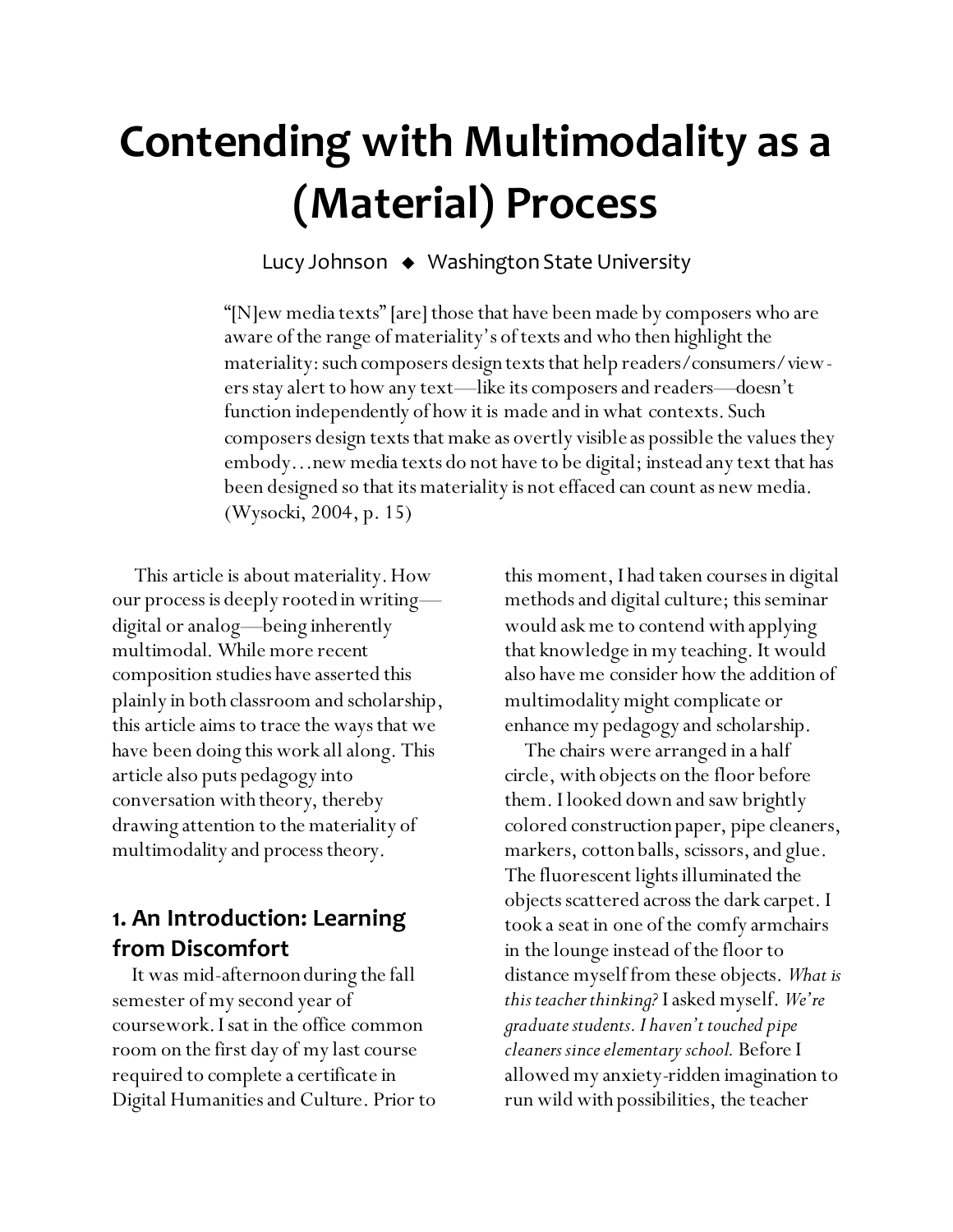

Figure 1: My relationship to composing in teaching with technology: A multimodal approach. Image by author.

addressed the class: "Using the materials on the floor, I want you to recreate your understanding of your composing process."

 While at first glance this exercise seemed like a simplistic approach to critical reflection, this prompt and these materials challenged me to think about my process in new and exciting ways. From the materials to the arrangement and analysis of the relationships each object or place holds in relation to the other, I was challenged to think about myself alongside the way my invention moves. I was also challenged to consider how both an understanding of my process and the materials necessary to embody it come together, working synchronously to enact an incisive understanding of the material and social considerations that are always in flux with composing.

 Looking back, it was hard for me to begin this assignment because of the multiple ways by which I could approach the prompt. Typically, the demands of our classrooms adhere to certain genre conventions and expectations, asking

students to respond in writing as we reflect or contend with prompts that call for an understanding of our metacognition. While this snapshot of my product shows the result of my engagement with that assignment, it is in the process of making, understanding, and visualizing that I understood how my relationship to composing is enacted (fig. 1). As Wysocki argued, it is the rhetorical agency of choosing the tools with which we engage in order to design, compose, or perform in ways so as not to flatten the assemblage of such components that truly allows us to engage and understand the materiality of our texts.

 What's important to remember is that in reflecting on this project or others like it, my audience does not get to see my process. They don't receive any insight into my frustration or my difficulty in choosing materials, with several bent pipe cleaners and discarded cotton balls circling around me. As is true for writing, teachers often only see our finished product. Whether our end products are monomodal or multimodal, it is important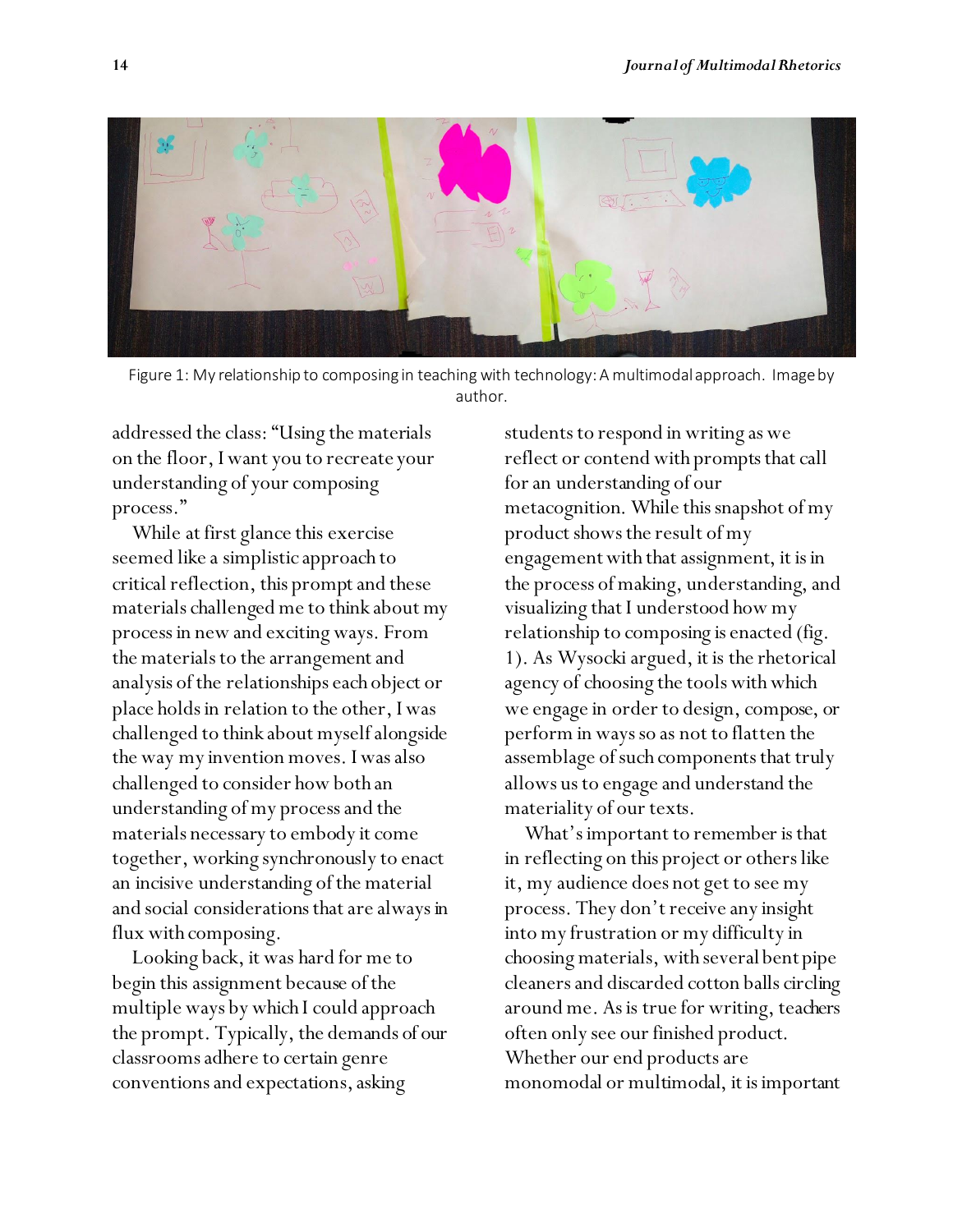to understand and develop a processoriented approach to composing—one which unpacks the material, social, and cultural considerations present within our epistemologies. As such, this article explores the ways in which all writing processes are inherently multimodal by taking time to unpack historical conversations and contemporary approaches concerning multimodality and writing processes within the field of composition studies.

# **2. Understanding Process: History, Critique, and Implicit Multimodal Undertones**

Within the field of composition studies, generous attention has been paid to the ways in which we approach writing as a process. This approach to writing has been so powerful and influential that scholars such as Joe Harris (2012) have argued that it helped to establish composition as a research field. Thus, the enactments of process theory vary based on focus. While James Berlin (1987) counted four particular strands (classists, positivists, expressionists, and new rhetorical or adherents of new or "epistemic" rhetoric), Harris identified particular process thinking frameworks recognized by both Lester Faigley and Patricia Bizzell as expressive, cognitive, and social (Harris, 2012, p.74). Regardless of the angle scholars' frame process theory within, it is important to understand the ways in which all process theory approaches are inherently multimodal.

One of the most influential articles concerning process theory is Donald Murray's "Teaching Writing as Process Not Product." Murray (1972) argued that process could be divided into three stages: prewriting, writing, and rewriting (p. 4). While this approach seems overly reductive and formulaic in suggesting that writing happens only in three stages, it is important to understand how Murray was the first scholar to really engage in an emphasis on process and prewriting, stating "in prewriting, the writer focuses on that subject, spots an audience, chooses a form which may carry his subject to his audience" (p. 4).

As I reflect on my own engagement with thinking through my own process, my instructor conflated Murray's stages of process, instead asking us to use prewriting as a way to enact what would become a final product. Rather than approaching such writing processes as chronological, the attuned focus on the materiality of representing our writing using the assets available to us asked to enact such stages simultaneously, engaging in "rewriting" in swapping out materials like cotton balls for pipe cleaners and red for blue marker alongside the prewriting. Though Murray engaged explicitly in the written word in his discussion of process theory, it is significant that he alluded to choosing a form, perhaps opening up space for the possibility that particular modes beyond the alphabetic may be more appropriate and productive for a particular composer and audience.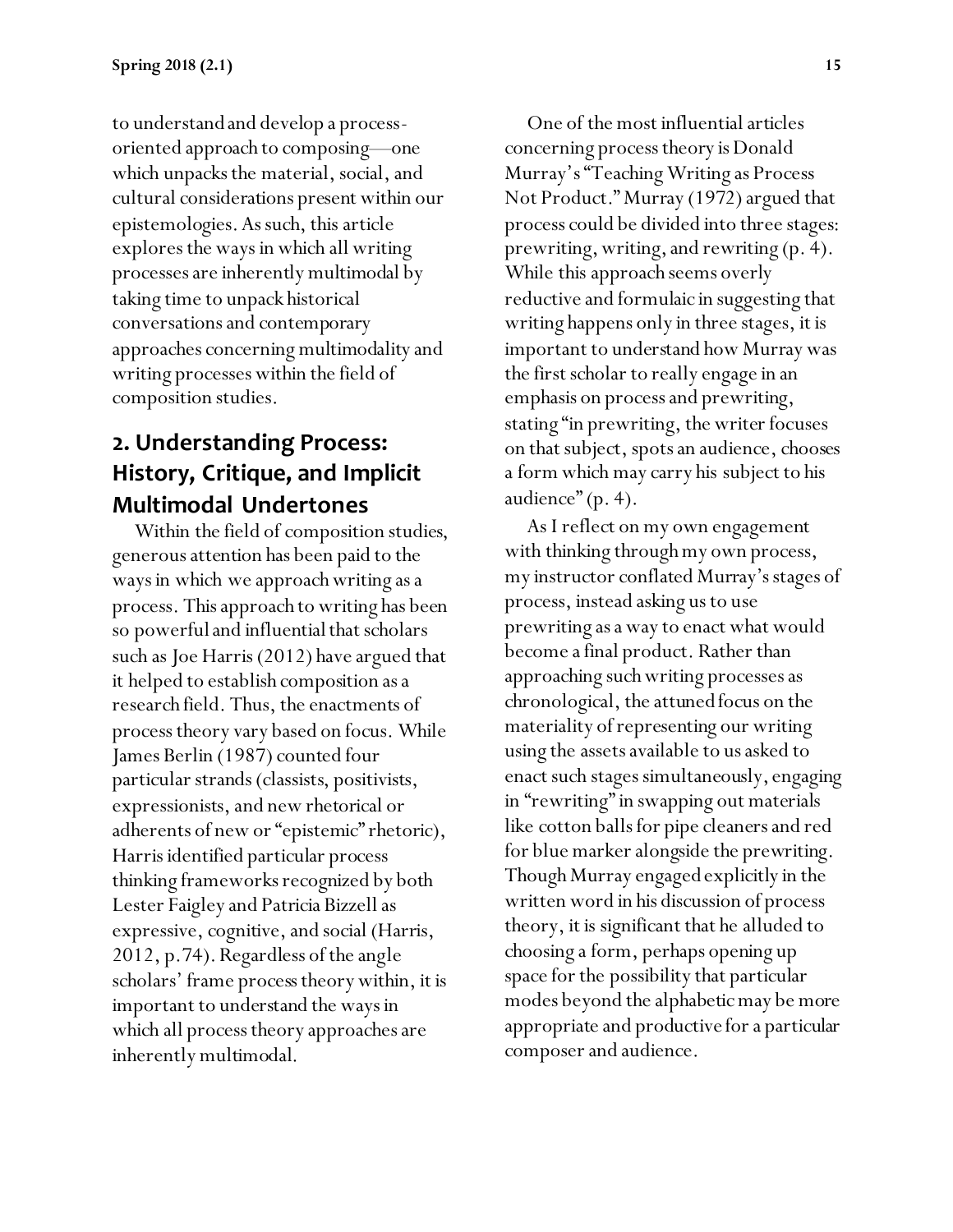To expand upon this notion, Murray's third implication for implementing process theory advocated that as composers, students are always enacting their own language (Murray, 1972, p. 5). As I have argue together with Kristin Arola in "Tracing the Turn: The Rise of Multimodal Composition in the U.S." (2016), Kenneth Burke's (1969) discussion of rhetoric as a symbolic means of inducing cooperation, and in defining humans as beings that by nature respond to symbols opens up dynamic possibilities for how we might come to know language beyond the alphabetic, stating, "the question of how humans respond to symbols of all kinds is, in essence, a multimodal concern" (Johnson & Arola, p. 100). Burke's definition of rhetoric allows us to see persuasion beyond the merely alphabetic—as when an audience understands the visual rhetoric of the color red as aggressive or confrontational—which Murray's discussion implicitly suggests.

Murray's argument that we cannot teach writing as a product is central to the aim that "students find their own way to their own truth" (p. 6). It is through the process of discovery and invention that voice and style are cultivated, Murray argued, suggesting that within the classroom, teachers should step back and allow the student room to interpret and develop their own approaches to prompts and assignments. To be too overly authoritative stifles both process and product. As my own personal example illustrates, these enactments can at times be uncomfortable and can push the

boundaries of what we conceive of as academic writing. However, in doing this work, students are challenged to reflect on their own identities as writers. Not only does this work ask teachers to shy away from overt instruction and modeling approaches to composing, but it also engages students in an expansive understanding of forms, taking time to unpack how visual, aural, or kinesthetic modes can be cultivated alongside one another as both the process and product of our composition.

While historical discussions concerning process theory have grappled primarily with alphabetic texts, there are scholars in the field of composition studies that explicitly discuss the importance of a multimodal approach. Perhaps one of the scholars most known for their advocacy of seeing multimodality as an inherent part of process is Jason Palmeri. In *Remixing Composition: A History of Multimodal Writing Pedagogy*(2012), Palmeri traced the threads of multimodality that have always been present within the field of composition studies. Zooming in on process theory during 1971-1984, Palmeri argued that process theory has always been embedded in cultivating multiple modes as a way to make meaning. Palmeri states, "process researchers conceptualized alphabetic writing as a deeply multimodal thinking process that shares affinities with other forms of composing (visual, musical, spatial, gestural)" (p. 25). Like Burke, Palmeri also saw language as a symbol system that transcends the alphabetic. However, there is a difference between thinking and doing. While scholars may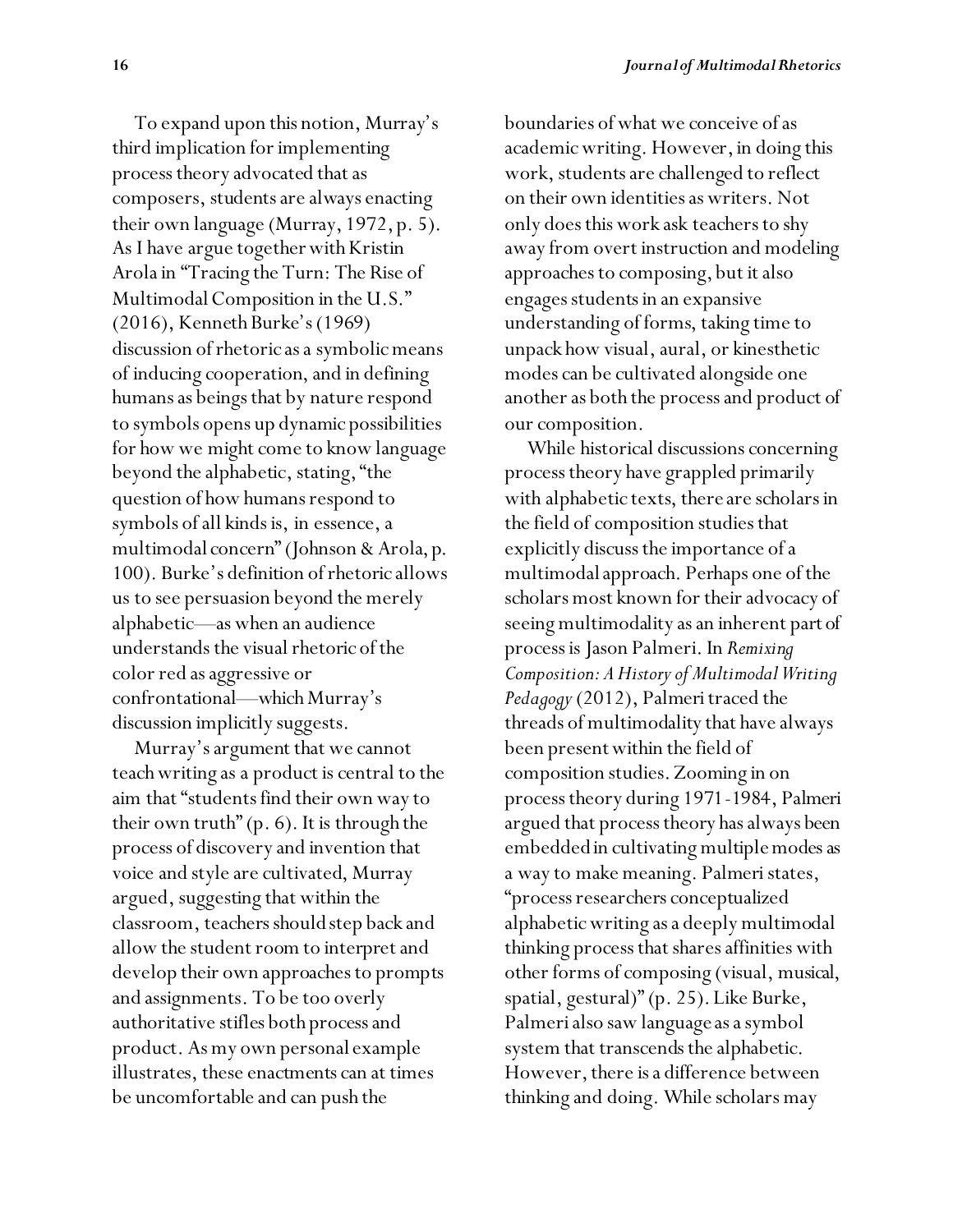have stressed the inherent multimodal cognitive strategies central to engaging in process, asking our students (and ourselves) to do such work is still fairly new.

In situating these efforts as a way to move from simply thinking about multimodality to understanding what the practices of a multimodal process approach might look like, Palmeri identifies two interdisciplinary questions that still hold relevance for multimodal theorists today: whether or not there are similarities in composing processes throughout a variety of humanities disciplines and what weight nonverbal modes might hold within the invention and revising strategies of alphabetic texts. (p. 25). Though much of Palmeri's historical discussions of multimodality within the process movement centered around nonverbal modes as invention and alphabetic text as product, Ann Berthoff's (1982) use of visual mental images begins to do the work of conflating the two as a decidedly process-based approach where, "visual perception is itself a form of composing. As we look at the world and compose visual images in our minds, we are constantly making meaning by selecting, arranging, and classifying" (39).

In working with the imagination, Palmeri argued, "Berthoff shows that the process of composing mental images—the process of visual thinking—is analogous to writing" (39). It is in these associations of how we might come to conceptualize the act of thinking beyond the written word to the act of doing or inventing these processes in their material form that we

truly enact multimodal writing processes. In returning to my own enactment, the "product" or representation of my process embodies the types of composing strategies advocated by Berthoff and Palmeri—showcasing a visual imagery of how and where I imagine myself as I grapple with meaning making and material resources to compose for a particular audience (fig. 1). In order to produce a product that exemplified my process, I had to rely on my mental imagery of both place and action. Questions like, where do I do my best thinking? What do resources or tools do I need in order to cultivate an approach? ask me to not only rely on memory, but also imagination as I find ways to visually duplicate the places and resources needed for me to make meaning. It is in these transitions between the cognitive and material enactment that multimodality truly becomes a process of composing.

Another scholar contending with multimodality and process is Jody Shipka. In *Toward a Composition Made Whole*, Shipka (2011) discussed the important elements that contribute to process, beginning with the invention surrounding how ideas and material factors play into how we understand multimodal theory. Like Palmeri, Shipka first chronicled a historical discussion of process, but rather than discuss its movements, focused on how critiques of process theory have historically been implemented within two generations. The first generation centers on critiques concerning whether or not process theory produces writing in isolation, and in doing so, if we might be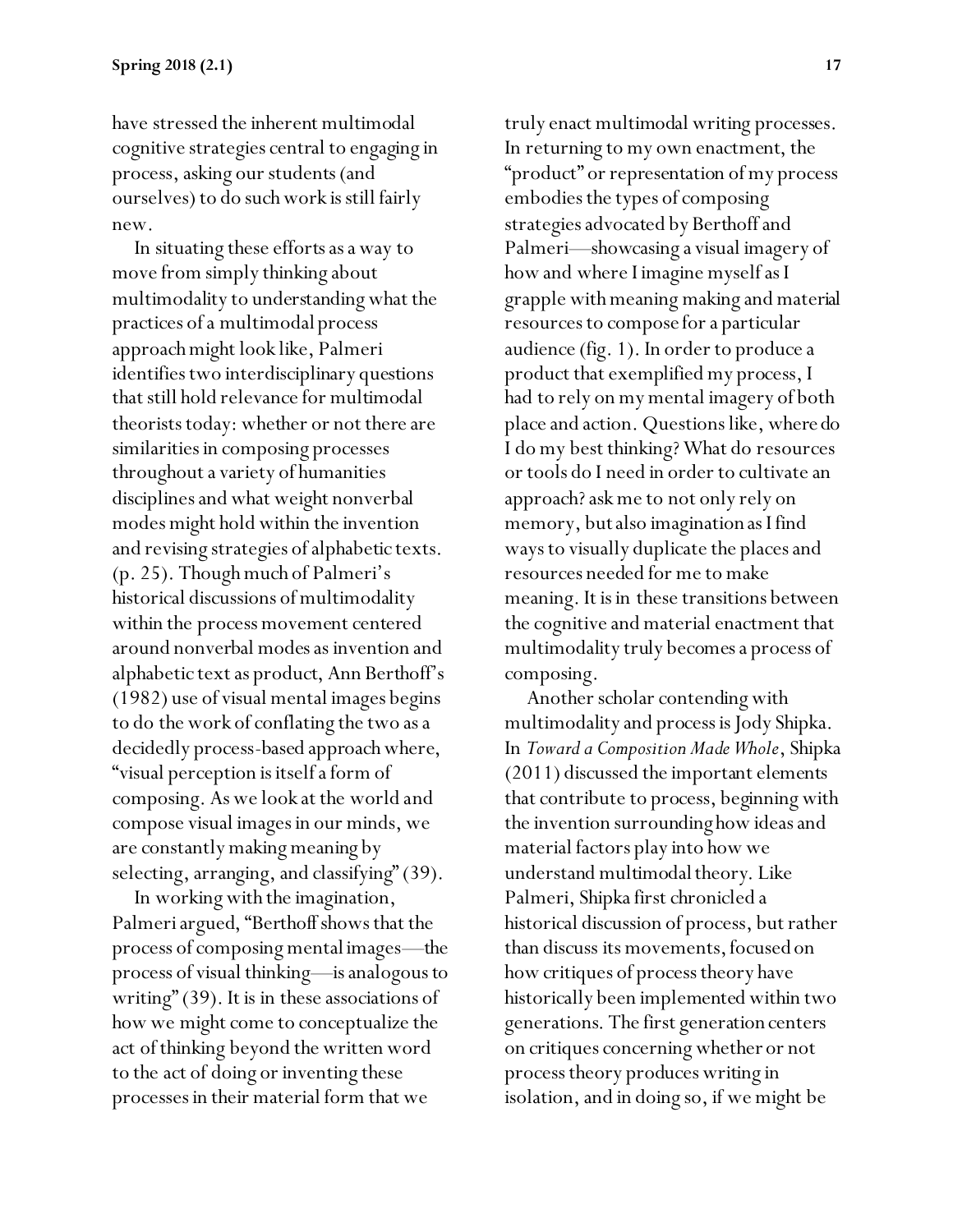teaching more toward a heuristic of writing, rather than the notion that *within* the process of composing, critical thinking and voice are constructed and developed. Harris also discussed this assertion of teaching process as a heuristic, in which he argued, "the process you teach turns out to depend on the sort of product you want. The effort of process teaching thus becomes not an opening up of multiple ways of writing but an inculcating of a particular method of composing" (90). It is interesting to consider such assertions alongside Murray's formulaic approach to composing, suggesting that in limiting students to particular "stages" we might in turn be constricting both process and product.

To combat such concerns centering on *how* to teach process, Harris argued that in looking at the genre and form of our texts, we should urge students to move from a more writer-based approach to readerbased, understanding how process must "go beyond the text to include a sense of the ongoing conversations that texts enter into" (pp. 90-91). As such, this attention to the cultural and social elements within a given rhetorical situation surrounding the text further stress the relevance of the material elements surrounding the composing process. These assertions from Harris expand upon earlier critiques made by Faigley (2002). In looking at the branches of process theory, Faigley stressed the troubling universal claims about writing made by cognitive approaches to process (see Flower and Hayes, 1981). Referencing Bizzell (1982) Faigley attempted to answer the question

"what do we need to know about writing?" in his critique Bizzell's inner-directed and outer-directed approach. He argued,

> Bizzell uses "outer-directed" theory to demonstrate the shortcoming of cognitive "innerdirected" theory…because "innerdirected" theorists seek to isolate the "invariant" thinking process involved in composing, Bizzell claims that "inner-directed" theorists consider the how of composing at the expense of asking why writers make certain decisions. Answers to the latter question Bizzell insists, must come not from the mind of the individual writer, but from the ways of making meaning in a particular community. (p. 31)

Ultimately advocating for an "outerdirected" approach to process, Bizzell claimed that "thinking and language can never occur free of a social context that conditions them" (Bizzell qtd. in Faigley p. 31). Like Shipka and Harris, Faigley and Bizzell's assertions that all writing is social offers an inherent focus on the material elements present within a particular rhetorical situation that contribute to how texts are cultivated and constructed within our writing processes. Though Harris and Shipka ultimately both approached process theory as inherently social, Shipka is one of the first to explicitly tie this connection to multimodal theory as rooted within the material. In doing so, she argued that aesthetics in any community we inhabit impacts composing "by asking students to examine the communicative process as a dynamic, embodied, multimodal whole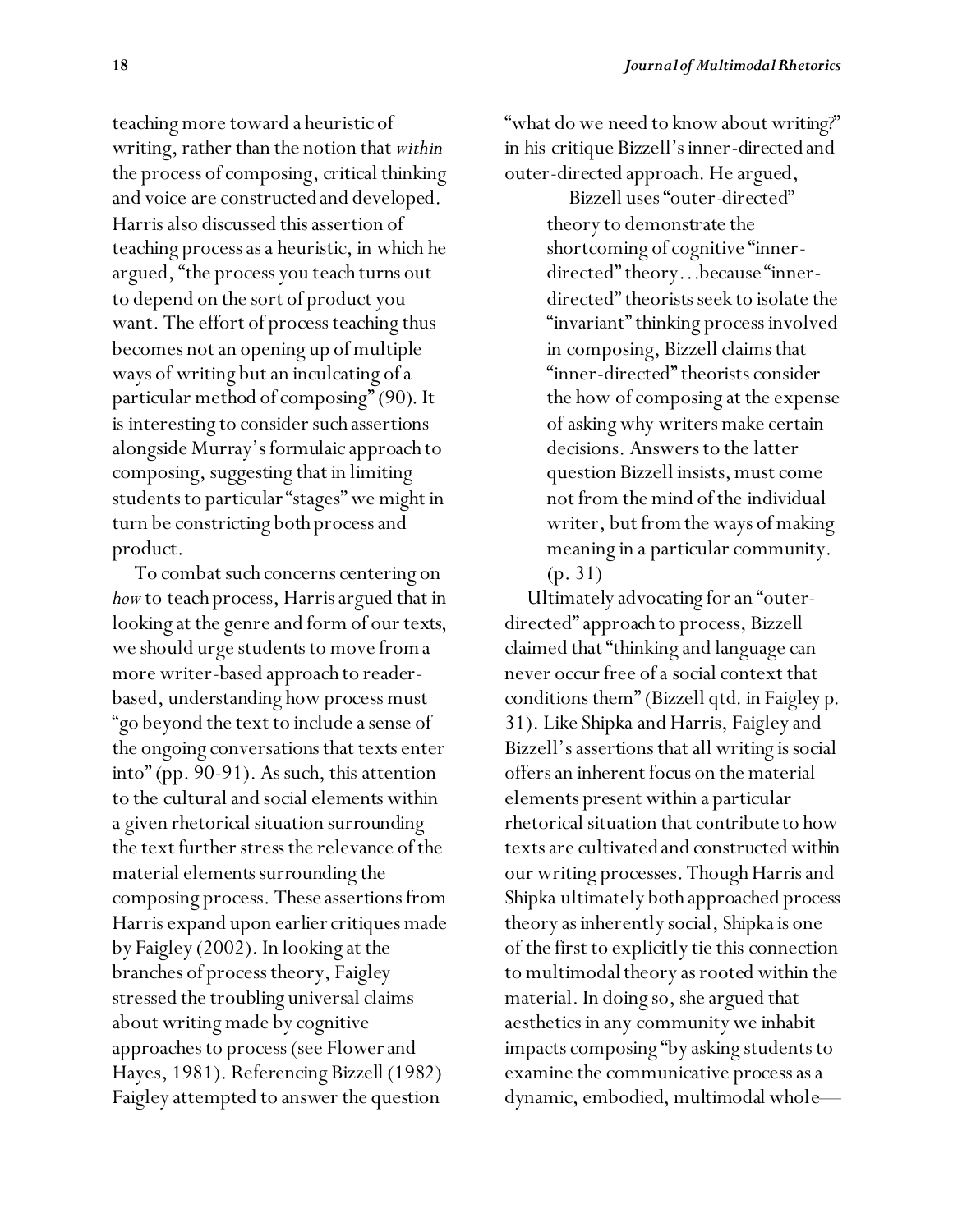one that both shapes and is shaped by the environment" (p. 26).

This focus on materiality and multimodality within process theory is important. Shipka's argument that process is deeply rooted in ecology of place and material aesthetics is an assertion I feel I embodied as I reflect on my own my process as not only rooted in place, but also material objects and actions. Whether it is through the corporeal action (like taking a shower) or object (such as having a glass of wine), the invention of my cognitive process is rooted in my ability to rely on a material multimodal approach to composing, one that cultivates place, action, and object—using my body as a compass to guide me through both thinking and making.

Whereas Harris suggested our writing becomes part of a larger conversation, my visual map of process was done largely in isolation, relying on the material aesthetics of my surroundings to help me work through ideas (fig. 1). Looking toward the particular threads of process theory, such approaches weave between expressive and cognitive movements—aligning with the theoretical frameworks of scholars such as Peter Elbow, Linda Flower, and John Hayes. In understanding these approaches, Bizzell's "inner-directed" approach encouraged internal strategies for invention, seeing writing as a deeply personal act, which is a framework that enacts Murray's notion of a writers "own truth" (6). However, as Faigley reminded us, writing does not exist in a vacuum, and even if we are enacting our process independently of others, others such as

Shipka stressed we are still mediated by complex networks of tools and material considerations (p. 41).

Though Palmeri does not explicitly engage in critiques of process theory, his historical framing of process is useful to position alongside Shipka's focus on historical critiques of how to enact process-based pedagogy in the classroom. In doing so, Palmeri argued alongside Berthoff that "teachers should build upon the knowledge of composing that students already bring with them to the classroom" (p. 40). Such arguments concerning the need for a pedagogy that bridges the gap between home and classroom composing and literacy practices have been made previously by others in the field (see Selfe, 2009; Yancey, 2004; George, 2002). However, such considerations seem to overwhelmingly center on tools as mediation between home and classroom rather than modes beyond the alphabetic as semiotic meaning making systems. In addressing the affordances of modes beyond the written word, Palmeri again referenced Berthoff's pedagogical approaches to multimodality, arguing,

By focusing the teaching of composition on harnessing the "active mind" of the student rather on evaluating the formal correctness of alphabetic products, Berthoff ultimately seeks to develop a composition pedagogy that could enable students to draw connections among—and develop a vocabulary for—all the carried ways they make meaning in their lives. (p. 40) But how does this translate to different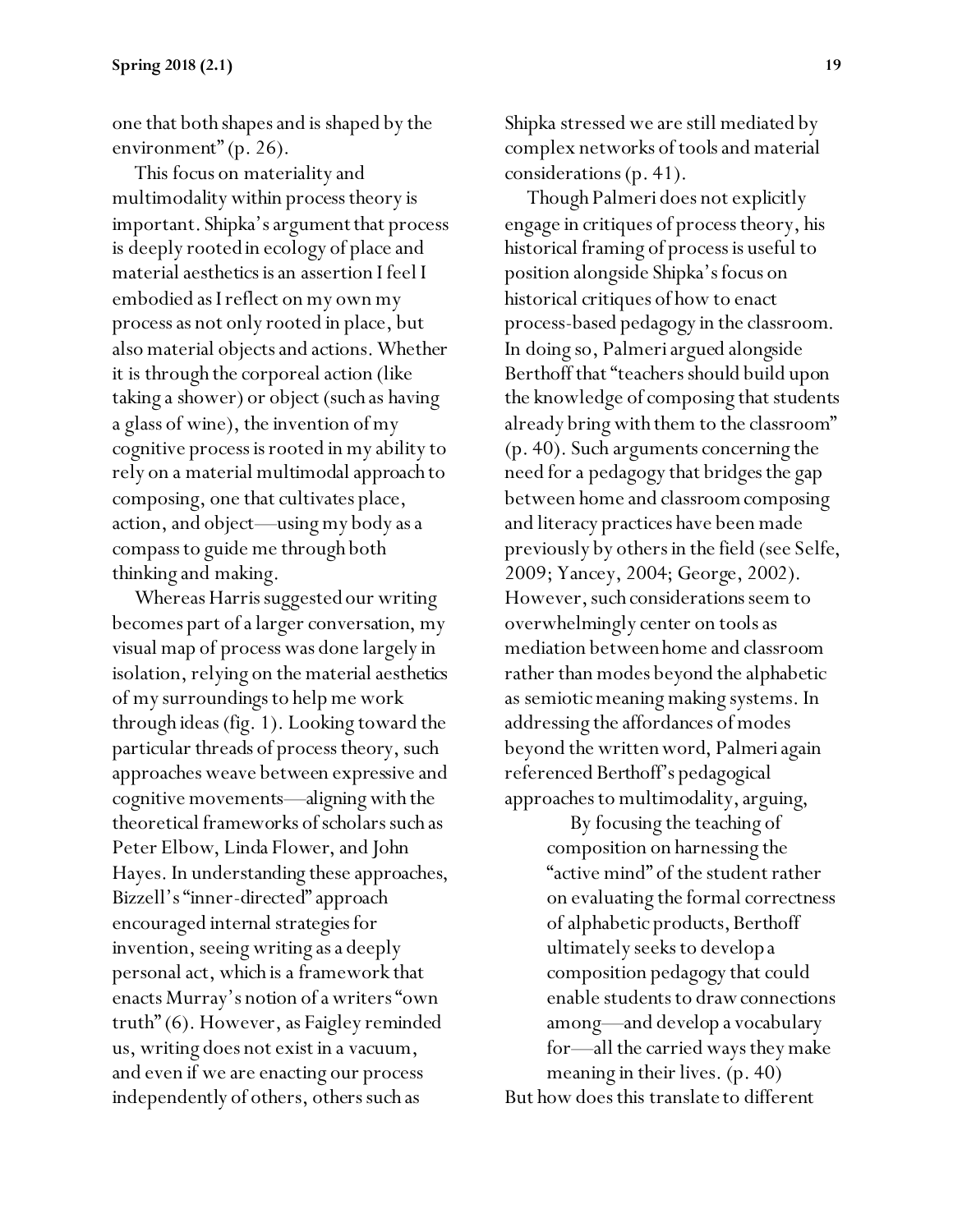genres and acts of composing? To address this, Palmeri situated interdisciplinary stake process theory has in contending with the arts, and other humanities disciplines. If we are to cultivate students meaning making activities, then this must extend to all available avenues and disciplines. Palmeri illustrated this practice in the following example:

> If a student, for example, has already come to appreciate the fact that she could generate ideas through the process of sculpting, then that student might be encouraged to transfer her understanding of sculpting as a process of discovery to considering writing as a process of discovery. (p. 40)

These sentiments voiced by both Palmeri and Berthoff echo Shipka's argument that not only is all composing multimodal, but also that multimodality is rooted in process—necessarily considering the material elements of available resources in how meaning is invented and subsequently constructed. Of the twelve graduate students enrolled in our Multimodal Approach to Teaching with Technology seminar, it is useful to consider how many students may have taken effortlessly to the assignment to enact their process using unconventional "writing" materials; while others like myself were initially incredibly overwhelmed and stumped as to what were the expectations laid out by the teacher, and how I might go about materializing my own composing process.

Graduate students (and all writers really) are shaped by both public and

academic discourses that contribute to our meaning making systems. What's important to consider in Palmeri's assertion is the acknowledgment that epistemology is inherently interdisciplinary, we do not make meaning through letters or numbers alone and as a result, considerations and encouragement of multimodality as part of student's process is ultimately calling upon them to use the tools they know to understand and articulate information that may be initially unfamiliar. We need to do more to put this pedagogy back into conversation with the theoretical concepts that inform our work as scholars. Of equal importance, we need to consider the ways in which these theories need to be enacted in not only how we think about composing, but also how we actually ask our students to do this work in our classrooms.

In returning to Shipka's discussion of historical approaches, the second wave of process theory critique builds off of the assertion that all writing is social and epistemological; critiquing the first wave that writer cannot be removed from reality in understanding process. However, Shipka recognized an inherent contradiction in what we advocate and what is actually enacted, and that in this focus on writing as social, Syverson (1999) argued "while we have, for some time now, worked to enlarge the unit of analysis in composition beyond the individual—through studies of collaborative writing and through ethnographic projects, for example—we have continued to focus on readers,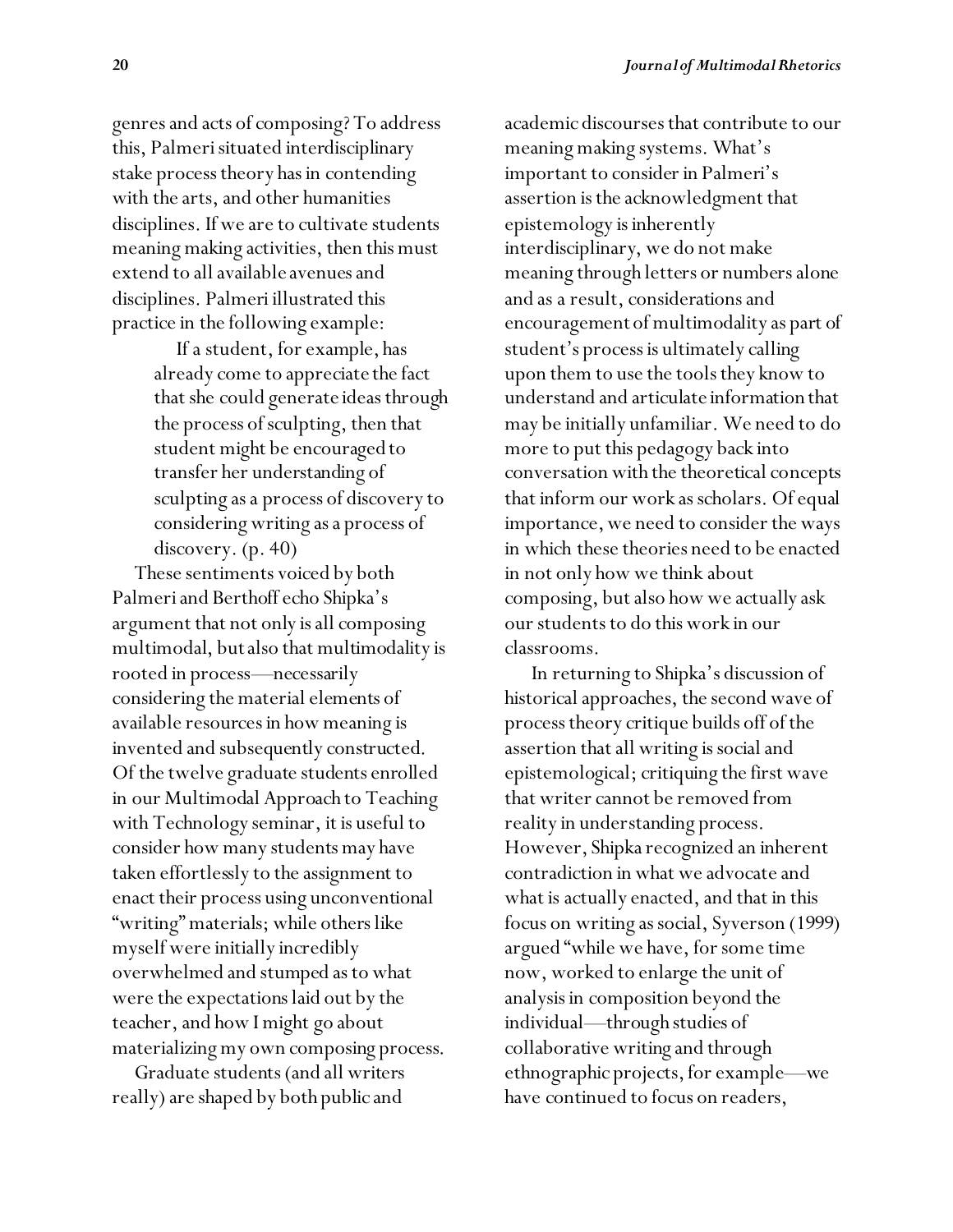writers, and texts as independent objects" (Syverson qtd. in Shipka pp. 34-35). In order to address the contradiction presented by Syverson, Shipka discussed the inclusion of technology as a communicative tool to bridge these different components.

> Just as new communication technologies have enlivened and provided a sense of urgency to discussions about where the discipline is headed and what our use of terms like *authoring*, *writing*and *composing*include or describe, recent changes to the communicative landscape have contributed to an interest in tracing the material dimensions of literacy. (p. 35)

Such technologies, Shipka argued, make our material processes more visible. It is in these tools that our dynamic relationship to composing embodies choice and agency to be more concise of the material elements possible within a dynamic composing landscape.

These resources need not be digital in order to better convey the materiality of our processes of composing. Consider that of the materials presented on the floor of my graduate seminar, my agency as author may have experimented and considered (and even used at a particular stage) elements such as pipe cleaners and cotton balls; however, different textures and colors of paper and ink are the material resources I ended up using within the final product of my composition because they seemed safe and more in tune with materials that I already associated with composing. How might I have approached

my process differently had I been able to use my laptop, or camera? While there is value in familiar tools, there is also value in learning from seeing analog assets as an inherent part of our literacy and composing practices.

Relying primarily on Sarah Sloane (1999) Shipka stated that "research methods have not often enough considered the myriad influences that shape writers' choices" (p. 35). These influences in conjunction with technology are often material because, as Sloane argued, "writing technologies, especially computers, are themselves haunted by earlier versions of textuality, speaking, authoring, and reading" (Sloane qtd. in Shipka p. 35). What this means, is that rather than viewing our composing process as solely a meaning-making activity, as authors (and teachers) we must also consider available resources in order to do so. We are always creating meaning through available resources, many of which enact modes beyond alphabetic, calling for new approaches to composing that stress the materiality within a particular rhetorical situation in whichwe ask students to compose.

#### **3. Explicit Enactments: Seeing Multimodality as a Material Process**

 Thinking about materiality alongside process within multimodal theory necessarily leads one toward a conversation concerning tools. As briefly mentioned previously, while digital tools provide a vast array of possibilities for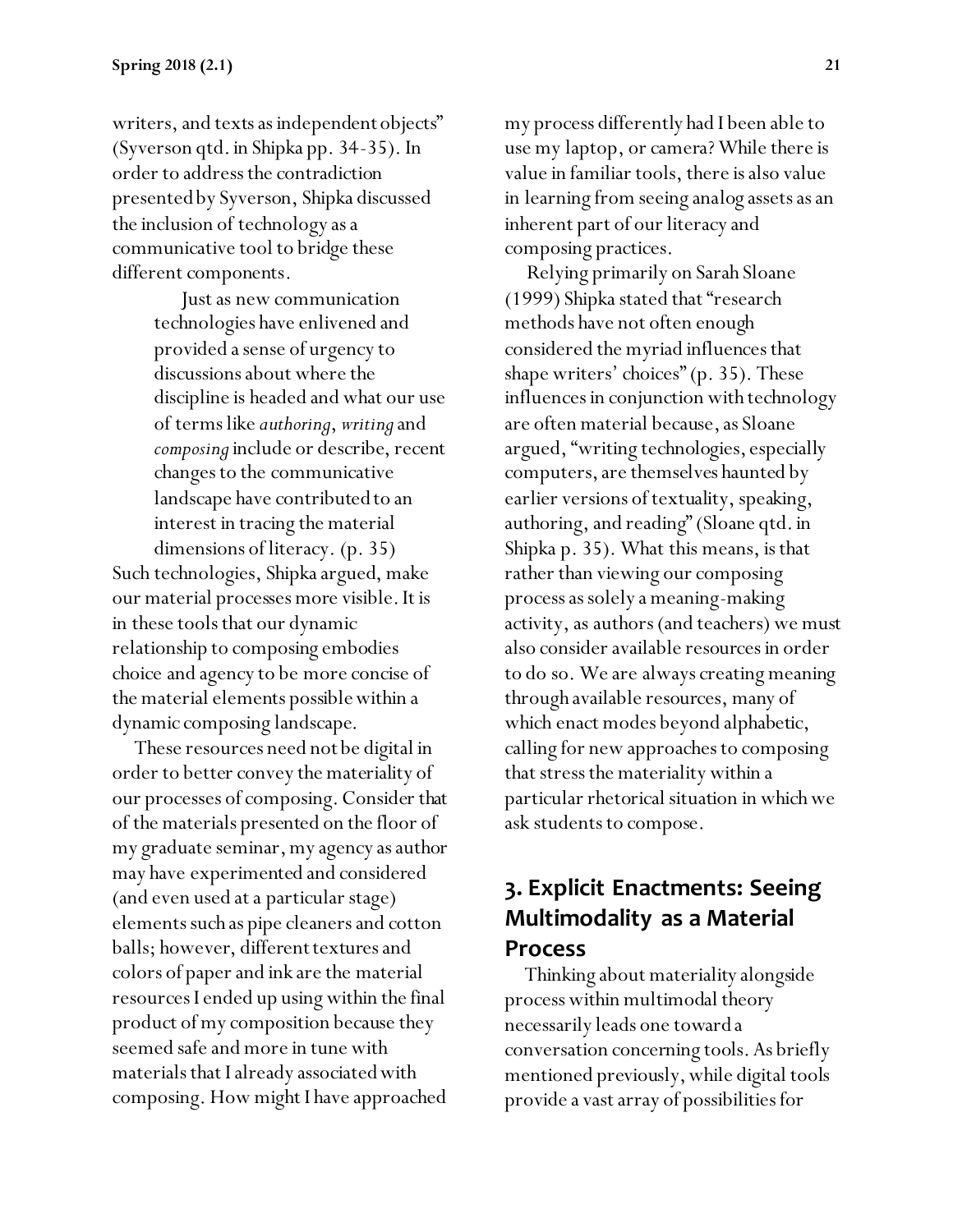multiple modes and resources, Shipka argued that conceiving of multimodality under an overtly digital lens can be problematic:

> I am not suggesting that newer technologies have made little difference in classroom practice or students' lives…While I remain both cognizant of and optimistic about the ways newer technologies promise to impact our research, scholarship, and pedagogical practice, a composition made whole requires us to be more mindful about our use of a term like *technology*. We need to consider what is at stake—who and what it is that we empower or discount—when we use the term to mean primarily, or worse yet, only the newest computer technologies and not light switches, typewriters, eyeglasses, handwriting, or floor tiles as well. (pp. 20-21)

 If we are truly to conceive of multimodality and process as inherently linked, then we must come to expand our conceptions of available resources understanding the ways in which bodies, places, and actions can all be cultivated as resources for contending with and enacting multimodality as process. Like Shipka, Wysocki advocated for a similar emphasis to materiality and new media texts, stressing the inherent focus on the materiality of the making in the final product. In doing so, Wysocki and Shipka stressed digital tools as one option for enacting a multimodal framework that considers materiality, in Wysocki advocated that not all new media texts necessarily have to be digital in order to

embody the material and inherently social threads they advocate (p. 15).

 In a slightly different approach to Wysocki, Shipka pulled from James Wertsch's (1991) framework of "mediated action" for attending to "the wide range of representational systems and technologies with which composers work and to examine the role that perceptions, purposes, motives, and institutions, as well as other people and activities play in the production, reception, circulation, and valuation of that work" (p. 40). For Wertsch, rather than seeing tools, humans, and society as separate entities, we must come to understand how all of these components function as a unit, which Shipka expands upon to argue makes multimodality an inherently material activity because we are forced to consider factors such as posture and lighting alongside other agents (p. 42).

 As a result, Shipka tweaked the expanded mediated action framework implemented by Wertsch, to consider such materiality, coining the approach as "tool-equipped mediated action", positioning it as "a way of guarding against the tendency to focus on the isolated individual when trying to understand the forces that shape human action" (p. 42). Framing the components that contribute to the materiality of how modes, media, and community work together synchronously is helpful in not only the process of composing, but also understanding how bodies are implicated as both resource and obstacle.

 In understanding the role of bodies within our composing process, Shipka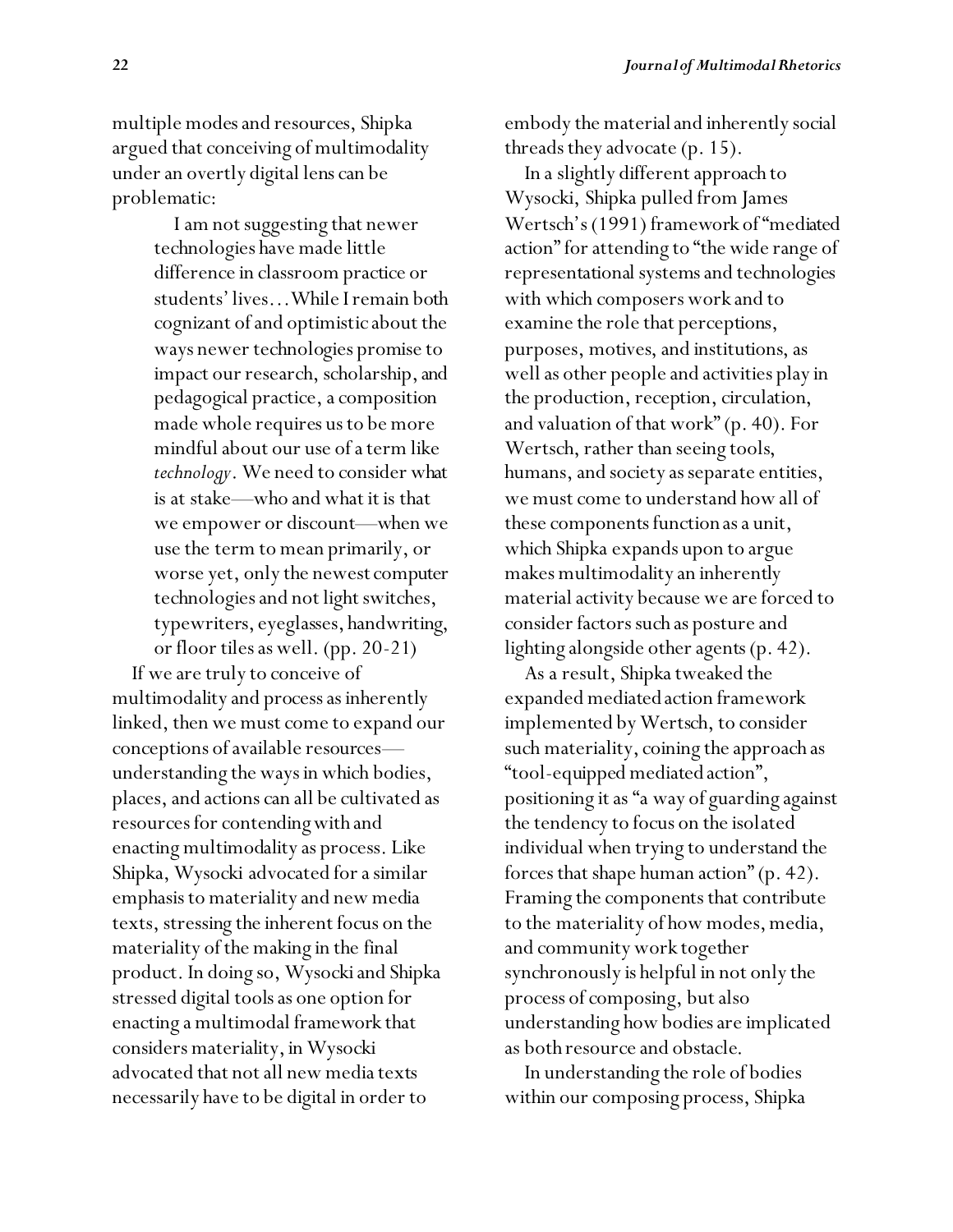offered the following:

The habitual use of any tool brings about "amplifications and reductions" not only in the moment of use but in the physical and psychological structure of the user. In this way, our analyses need to examine not only how the introduction of new meditational means impacts the activity in which one engages, but how it impacts or alters the body and an individual's relationship with his or her body. (p. 51)

Shipka's attention to affect encourages us to consider the ways in which tools and environments have an effect on our bodies, and how the material manifestations of multimodality may in turn, affect the process we enact. In looking at my end product, attention to affect in both place—where I needed to be in order to invent and arrange—and tools I needed in order to compose is displayed in the bright colored paper that encompassed by expressions of my body within each particular stage. As I continue to embody my process with a linear sequence of shifting tools and locations, my emotional response modifies based on those interdependent relationships of mind, body, and place, as well as the role my body plays in my environments and relationships to objects and people (see fig.1).

Looking toward affect and the ways in which the body complications our conceptions of materiality and multimodality, Joddy Murray (2009) argued "it is imperative to view emotions as necessary, even essential, both in terms of process and product" (p. 102). While scholars such as Bizzell (1981) and Faigley (1992) claimed that emotions have strong ties to an inner-directed process that relies on cognitive or expressive approaches, Murray argued that emotions are a visceral reaction to "social networks wherein writers exist" (p. 91). However, with the inclusion of technology as not only tools for composing, but also channels to distribute and circulate texts, the body and our processes can often become invisible in relation to those networks. In an outer-directed engagement with the body, Jonathan Alexander and Jackie Rhodes (2014) reflected on putting their bodies into the forefront of digital texts within the digital multimodal composition of a visual conference presentation titled *Viewmaster*. Rather than composing a traditional conference paper, Alexander and Rhodes instead chose a more unconventional approach to presenting, in which they argued that the "notion of the 'composed' text, often go hand in hand with notions of the 'composed' body, the disciplined 'subject,' the individual submitting work that falls inevitably under scrutiny, a gaze" (p. 11). *Viewmaster* primarily depicted both Alexander and Rhodes' eyes alongside rhetorical questions and quotes—asking viewing to gaze back at the hybridity of image and text, understanding the ways in which bodies are used as both a tool and an argument in the multimodal construction of their installation. As such, Alexander and Rhodes argued that their intention behind the medium was to "provoke consideration of the often unremarked,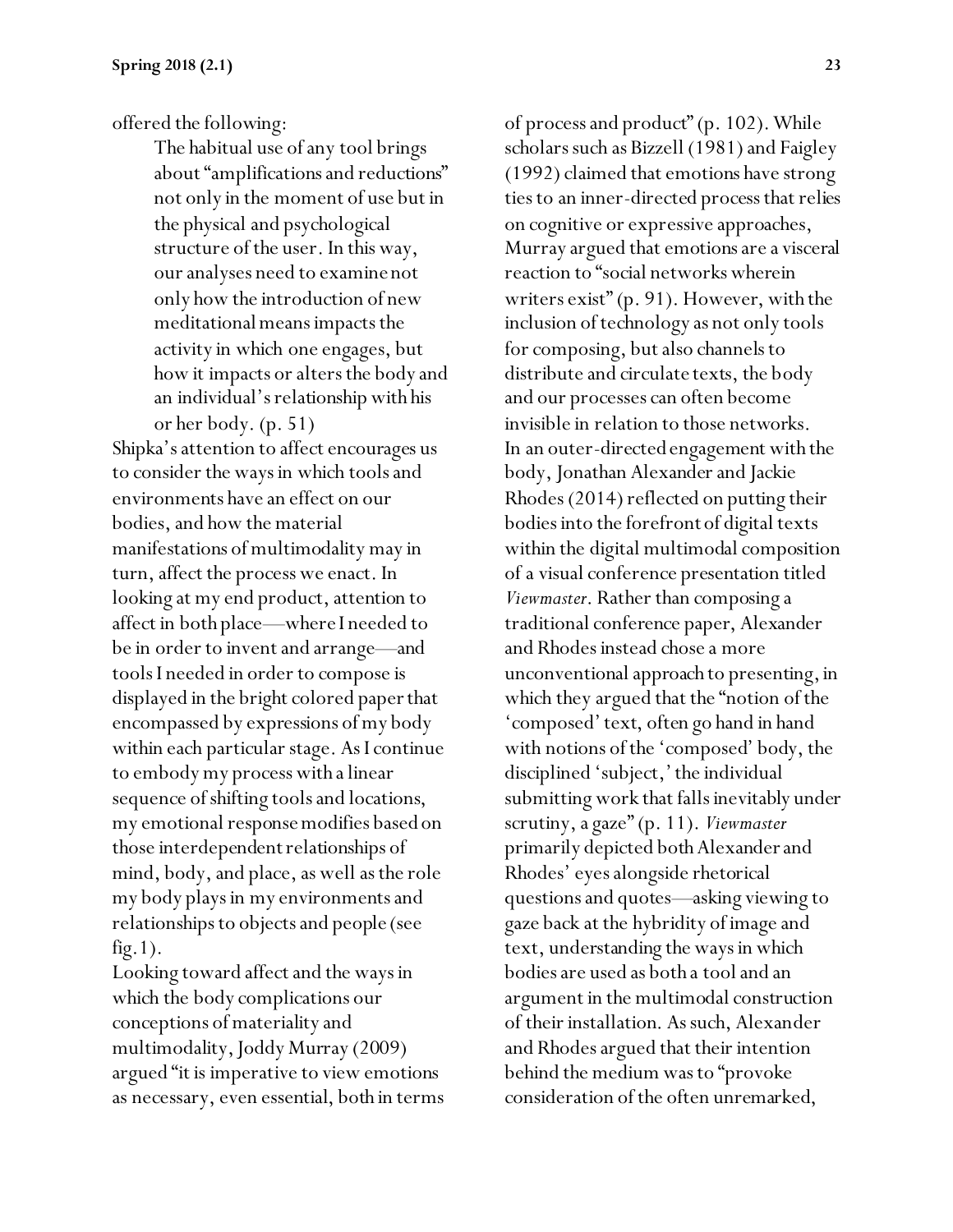frequently unacknowledged pressures that surround the act of composition" (pp. 9- 10). What is compelling to consider in their assertion is their attention to composing as an "act", suggesting that our notion of "text" as something to be performed or embodied. In viewing composing under this gaze, materiality must be considered as a fundamental component inherent within multimodal process, for preforming and assembling with the body in focus calls upon both affect and mode.

 Viewing multimodal composing as embodied an act is powerful in considering the role of both discourse and production. In considering the role of materiality in all stages of a text, Gunther Kress and Theo Van Leeuwen (2001) looked at both the process of multimodal composing and the product that is preformed, designed, or constructed understanding how audience is implicated within both the invention and distribution of texts. Kress and Van Leeuwen identify four particular stages of multimodal communication: discourse, design, production, and distribution. Beginning with discourse is important to consider when positioning first generation critiques of process theory alongside contemporary approaches to multimodality. While scholars in the field of composition studies have argued that all writing is social, Kress and Van Leeuwen enacted that avocation under a heuristic that positions "all the semiotic modes which are available as means of realizations in a particular culture are drawn on in that culture as a

means of the articulation of discourses" (p. 24).

 What this means is that the modes we engage are the result of the discourses we are a part of, echoing arguments made previously by both Berthoff and Palmeri. But unlike Berthoff and Palmeri, Kress and Van Leeuwen argued experiences encountered within discourse are "physical, physiological, even though it is of course culturally mediated through culturally given systems of evaluation" (p. 28). As such, discourse is not only an enactment of modes, but also an overtly material experience, one in which implicates affect and bodies as visceral responses to culture and discourse.

 Whereas discourse is rooted in the invention and exploration of modes, culture, and affect, the design stage of multimodal communication for Kress and Van Leeuwen deals with the material representation and engagement with information. In their discussion, Kress and Van Leeuwen described design as "a blueprint for production" that not only considers modes, culture, and community, but also starts to consider the organization and construction of the text (p. 50). Both discourse and design are involved in the process of composing which ask the composer to not only draw from the social sphere of discourse but to also call upon modes and affect to contend with how the composition becomes arranged.

 On the other hand, Kress and Van Leeuwen's notions of production and distribution are more concerned with the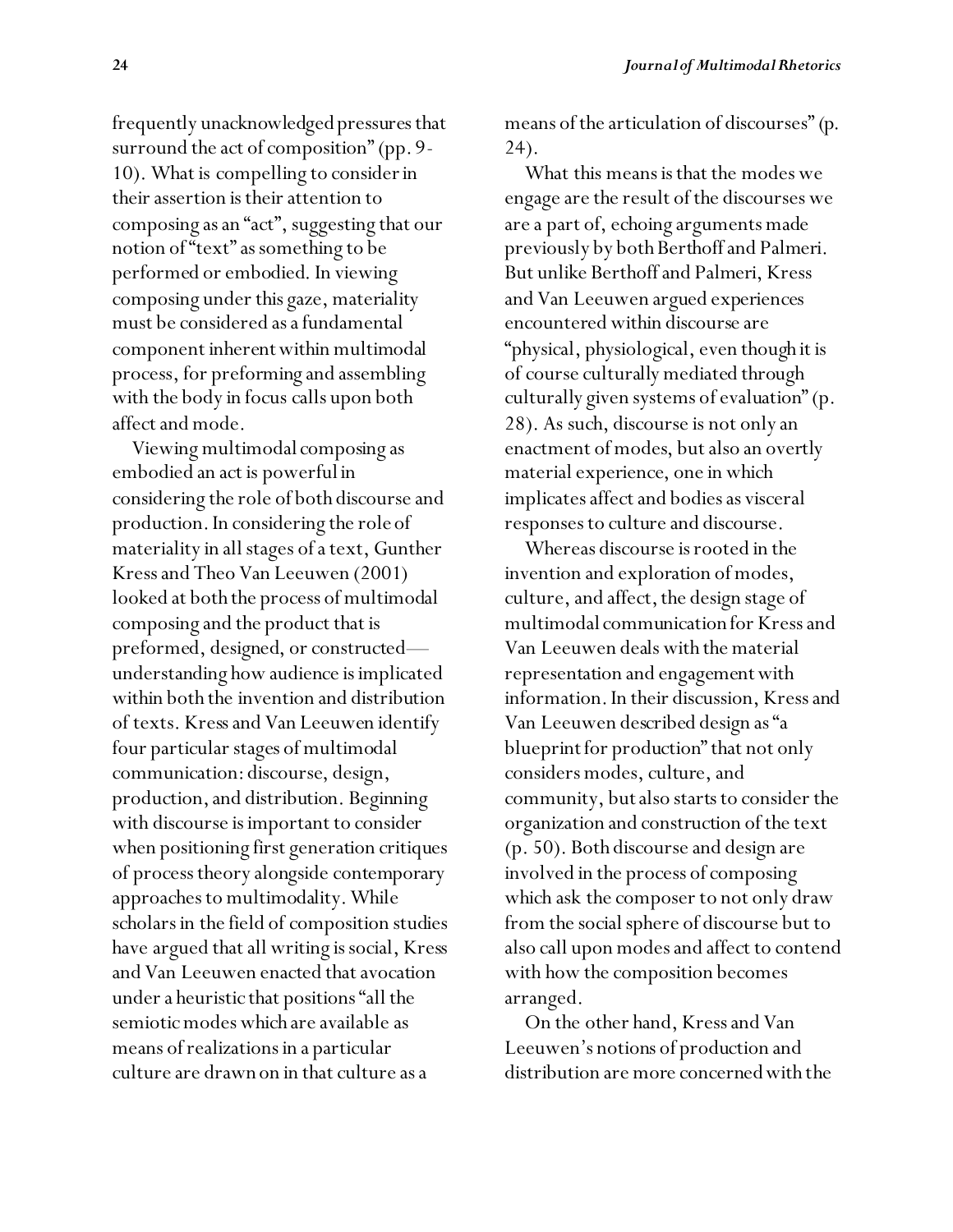tools and circulation of the composition as opposed to the invention and arrangement. Unlike other multimodal theorists, Kress and Van Leeuwen separated invention from tool, in which they argued, "production is the communicative use of *media*, of *material* resources" (p. 66). Unlike discourse, which situates experience as both material and social, production utilizes affect and the material as operating under the following assumption.

> Production is always physical work, whether by humans or machines, a physical job of articulating a "text". And the interpretation of production is also physical work, a use of the body (the sensory organs). Production media are closely associated with different sensory channels, because each medium is characterized by a particular configuration of material qualities, and each of these material qualities is grasped by a particular set of sensory organs. (p. 66)

 While material implications of experience are deeply rooted in the social, physical experiences of production are cultivated from a more internal place. To build off of this notion, distribution cultivates the materials used and the modes implored within the production phase and looks toward media as channels for dissemination. At this stage the medium is the prime consideration as text become "re-coded" for particular media channels and discourses. Think, for instance of how my visual map of my process of composing might be distributed as a handout, what "re-coding" or reproduction rhetorical moves would need to be implemented to make that text successful within a different discourse or genre? Under this scaffolded framework, Kress and Van Leeuwen saw the material as foundational to multimodal composing, stressing the engagement of our bodily perceptions, experiences, and reactions to different social, technological, and cultural encounters.

## **4. Conclusion: Seeing Multimodality as (Always) Material**

 Whether it is tracing the historical roots of process theory within the field or looking closely at more contemporary manifestations, it is important to understand the ways in which we are always engaging in a multimodal process. Multimodal scholars like Palmeri and Shipka do important work in conceptualizing the ways those scholars who may not have explicitly engaged with multimodal theory have been enacting it all along. However, what is important to remember is that while we may be implicitly engaging in multimodal process, we are not necessarily aware of it. Making multimodality more visible within process makes students feel more comfortable in breaking away from alphabetic texts.

 As I reflect on this experience in my graduate education and how I was challenged to compose dynamically out of initial discomfort, I wonder how multimodal assignments prior to this graduate seminar might have made me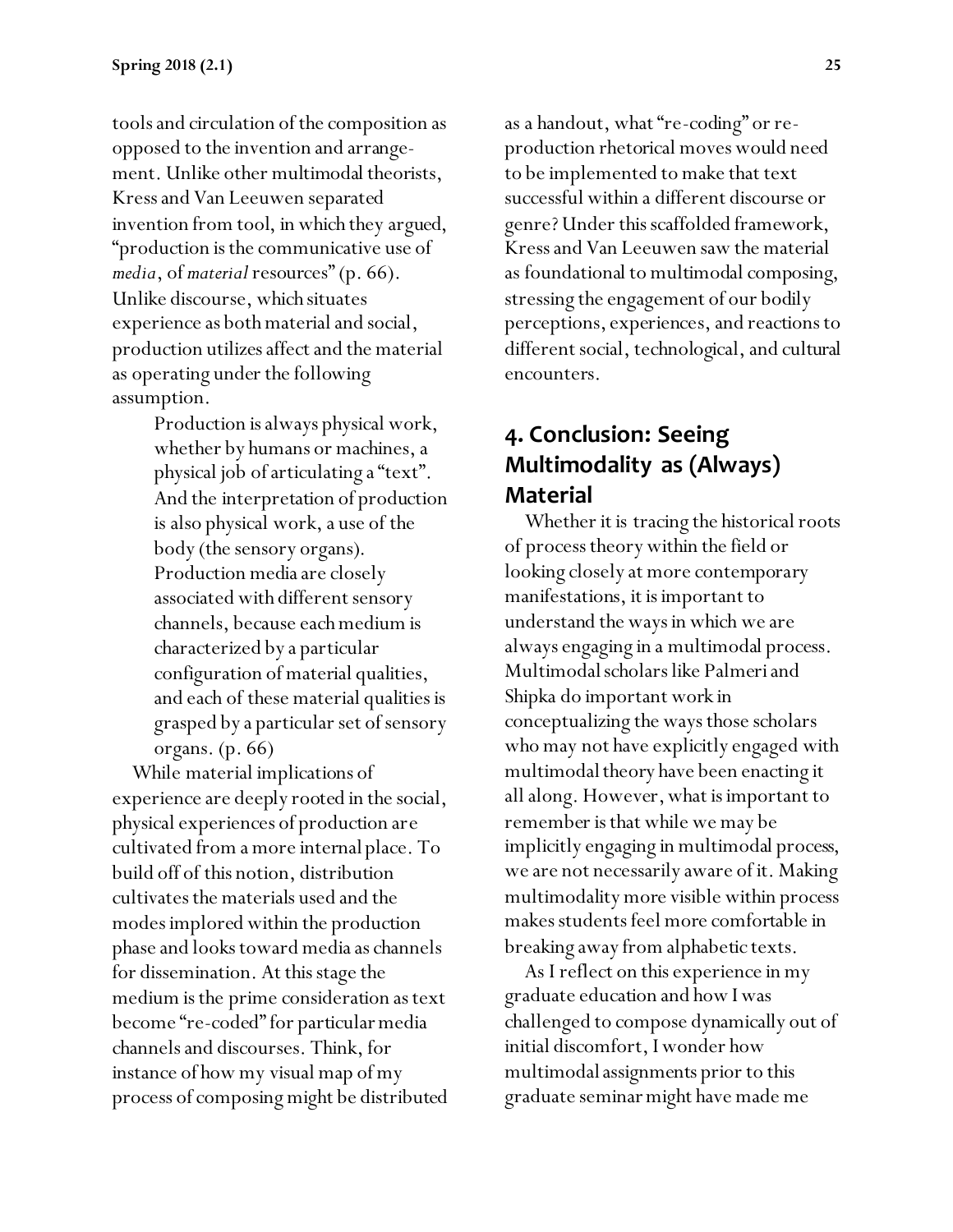more confident to approach this assignment. Would I still fear the materials I was asked to engage with in that one course? Though these approaches are advocated during adolescent education, we seem to make troubling movements away from them as we continue to grow and become more involved in culture, experience, and perception. I argue instead that our pedagogies and composing processes should make intentional moves that acknowledge the inherent multimodal nature to all writing. We need to stress the relevance for all assets as rhetorically rich material components to authoring. Whether it is the body, acrylic paint, or a digital camera. We need to ask out students to think about how place, affect, and community contribute to how they write, when they write, and what they use.

 Rather than asking students to shy away from a multimodal approach to process theory, we should give equal weight to the multimodal products we often ask them to produce. As with our own scholarship, we need to think about our own engagements with writing and we need to put it back into conversations with the theory. Does what we do mirror what we advocate as scholars? Many teachers and scholars in the field see nonverbal modes as modes that carry equal weight alongside writing. We need to make sure we stress this in not only the products we create, but also the process we ask ourselves and our students to enact. Otherwise, to not do so renders the material bodies, aesthetics,

and objects that composers engage with invisible.

#### **REFERENCES**

- Alexander, J. & Rhodes, J. (2014). *On multimodality: New media in composition studies.* Carbondale, IL: Southern Illinois University Press.
- Berlin, J. (1987). *Rhetoric and reality: Writing instruction in American colleges, 1900-1985*. Carbondale, IL: Southern Illinois University Press.
- Berthoff, A. (1982). *Forming, thinking, writing: The composing imagination.* Montclair, NJ: Boynton/Cook.
- Bizzell, P. (1982). Cognition, convention, and certainty: What we need to know about writing. *PRE/TEXT*, *3*, 213-243.
- Burke, K. (1969). *A rhetoric of motives*. Berkeley, CA: University of California Press.
- Faigley, L. (1992). *Fragments of rationality: Postmodernity and the subject of composition.* Pittsburgh, PA: University of Pittsburgh Press.

Harris, J. (2012). *A teaching subject: Composition since 1966.* Logan, UT: Utah State University Press.

Kress, G., & Van Leeuwen, T. (2001). *Multimodal discourse: The modes and media of contemporary communication.* New York, NY: Oxford University Press.

Johnson, L. A. & Arola, K. L. (2016). Tracing the turn: The rise of multimodal composition in the U.S. *Res Rhetorica, 1*, 98-104.

Murray, D. M. (November 1972). Teaching writing as a process, not product. *The Leaflet*, 11-14. Rpt. in